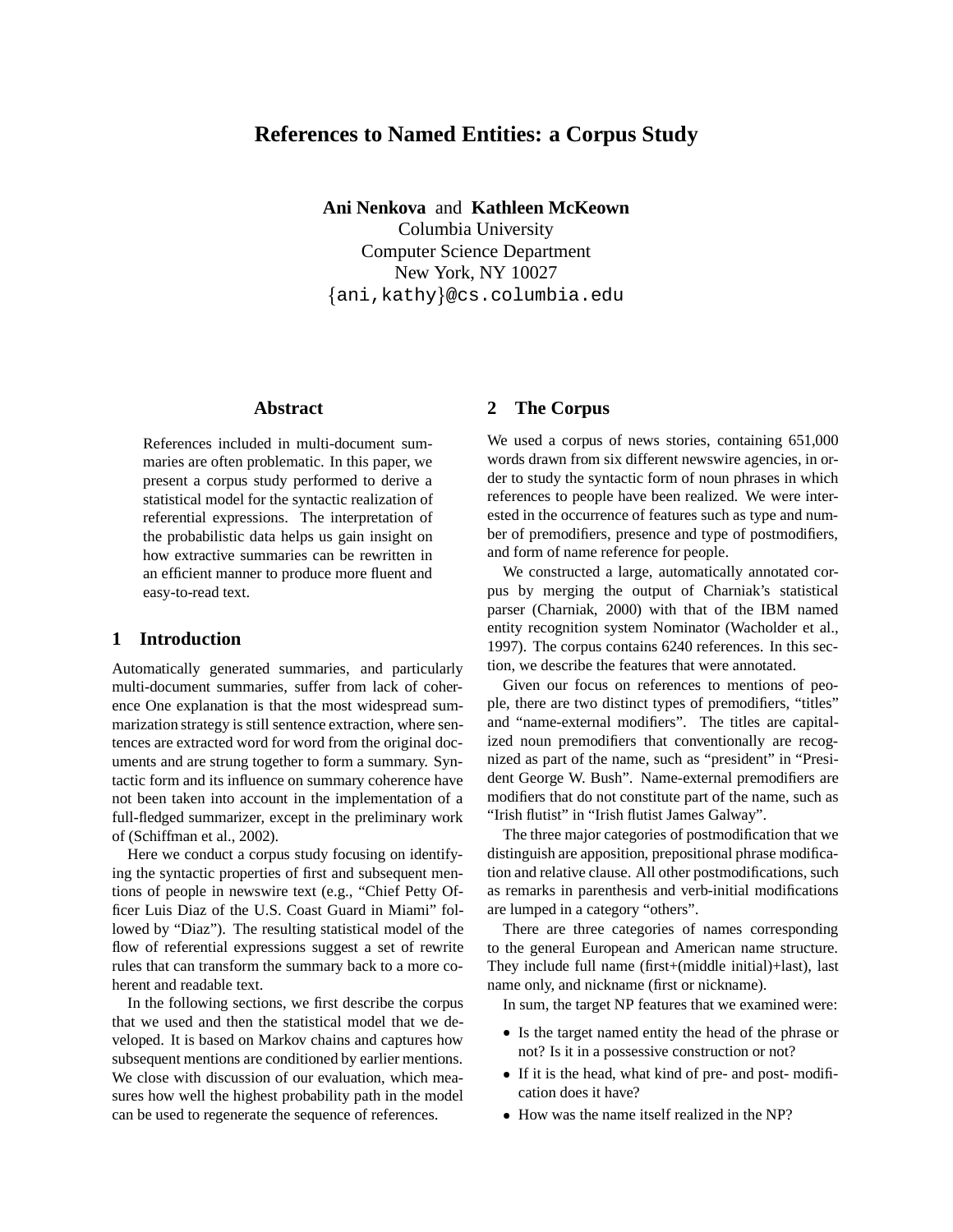In order to identify the appropriate sequences of syntactic forms in coreferring noun phrases, we analyze the coreference chains for each entity mentioned in the text. A coreference chain consists of all the mentions of an entity within a document. In a manually built corpus, a coreference chain can include pronouns and common nouns that refer to the person. However, these forms could not be automatically identified, so coreference chains in our corpus only include noun phrases that contain at least one word from the name. There were 3548 coreference chains in the corpus.

# **3 A Markov Chain Model**

The initial examination of the data showed that syntactic forms in coreference chains can be effectively modeled by Markov chains.

Let  $X_n$  be random variables taking values in I. We say that  $(X_n)_{n>0}$  is a Markov chain with initial distribution  $\lambda$  and transition matrix P if

- $X_0$  has distribution  $\lambda$
- for  $n \geq 0$ , conditional on  $X_n = i$ ,  $X_{n+1}$  has distribution  $(p_{ij}|j \in I)$  and is independent of  $X_0,\ldots,X_{n-1}.$

These properties have very visible counterparts in the behavior of coreference chains. The first mention of an entity does have a very special status and its appropriate choice makes text more readable. Thus, the initial distribution of a Markov chain would correspond to the probability of choosing a specific syntactic realization for the first mention of a person in the text. For each subsequent mention, the model assumes that only the form of the immediately preceding mention determines its form. Moreover, the Markov chain model is more informative than other possible approaches to modelling the same phenomena (Nenkova and McKeown, 2003).

|                 | modification | no modification |
|-----------------|--------------|-----------------|
| initial         | 0.76         | ነ 24            |
| modification    | 0.44         | 0.56            |
| no modification |              | A 75            |

Figure 1: Markov chain for modification transitions. The first row gives the initial distribution vector.  $(i, j)$  gives the probability of going from form  $i$  to form  $j$ .

|           | full name | last name | nickname |  |
|-----------|-----------|-----------|----------|--|
| initial   | 0.97      | 0 O2      | 0.01     |  |
| full name | 0.20      | 0.75      | $0.05 -$ |  |
| last name | 0.06      | 0.91      | 0 O2     |  |
| nickname  | 124       | ነ ንን      | 0.53     |  |

Figure 2: Markov chain for name realization. The first row gives the initial distribution vector.

|                |      |      |      | 3    |      |      | 6    |
|----------------|------|------|------|------|------|------|------|
| initial        | 0.49 | 0.22 | 0.16 | 0.08 | 0.03 | 0.01 | 0.01 |
|                | 0.86 | 0.09 | 0.04 |      |      |      |      |
|                | 0.43 | 0.50 | 0.05 |      |      |      |      |
| $\overline{c}$ | 0.78 | 0.13 | 0.08 |      |      |      |      |
| 3              | 0.78 | 0.13 | 0.07 |      |      |      |      |
|                | 0.74 | 0.09 | 0.15 | 0.02 |      |      |      |
|                | 0.90 | 0.10 |      |      |      |      |      |
| 6              | 0.81 | 0.06 | 0.13 |      |      |      |      |

Figure 3: Markov chain for the number of premodifiers. Probabilities given for merged title and external ones and values below 0.01 are given as dashes.

# **4 Model Interpretation**

The number of possible syntactic forms, which corresponds to the possible combination of features, is large, around 160. Because of this, it is not easy to interpret the results if they are taken in their full form. We now show information for one feature at a time so that the tendencies can become clearer.

A first mention is very likely to be modified in *some* way (probability of 0.76, Figure 1), but it is highly unlikely that it will be *both* pre- and postmodified (probability of 0.17). The Markov model predicts that at each next mention, modification can be either used or not, *but* once a non-modified form is chosen, the subsequent realizations will most likely not use modification any more.

From the Markov chain that models the form of names (Figure 2) we can see that first name or nickname mentions are very unlikely. But it also predicts that if such a reference is once chosen, it will most likely continue to be used as a form of reference. This is intuitively very appealing as it models cases where journalists call celebrities by their first name (e.g., "Britney" or "Lady Diana" are often repeatedly used within the same article).

Prepositional, relative clause and "other" modifications appear with equal extremely low probability (in the range 0.01–0.04) after any possible previous mention realization. Thus the syntactic structure of the previous mention cannot be used as a predictor of the appearance of any of these kinds of modifications, so for the task of rewriting references they should not be considered in any way but as "blockers" of further modification. The only type of postmodification with significantly high probability of 0.25 is apposition at the first mention.

Figure 3 shows the probabilities for transitions between NPs with a different number of premodifiers. The mass above the diagonal is almost zero, showing that each subsequent mention has fewer premodifiers than the previous. There are exceptions which are not surprising; for example, a mention with one modifier is usually followed by a mention with one modifier (probability 0.5) accounting for title modifiers such as "Mr." and "Mrs.".